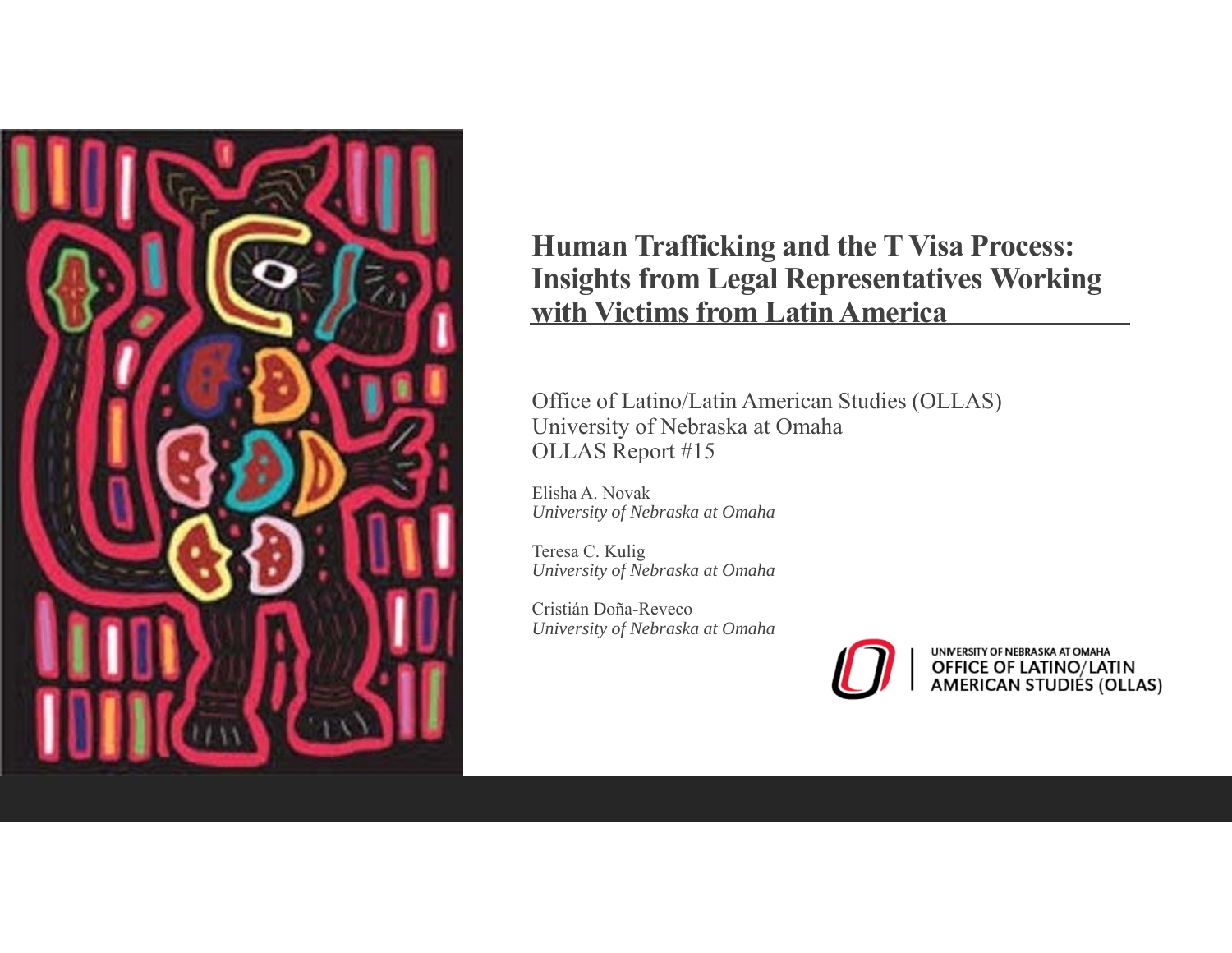

# **Background**

● Force, fraud, or coercion to compel individuals to provide labor or services = labor or sex trafficking.

- Vulnerability
- T visa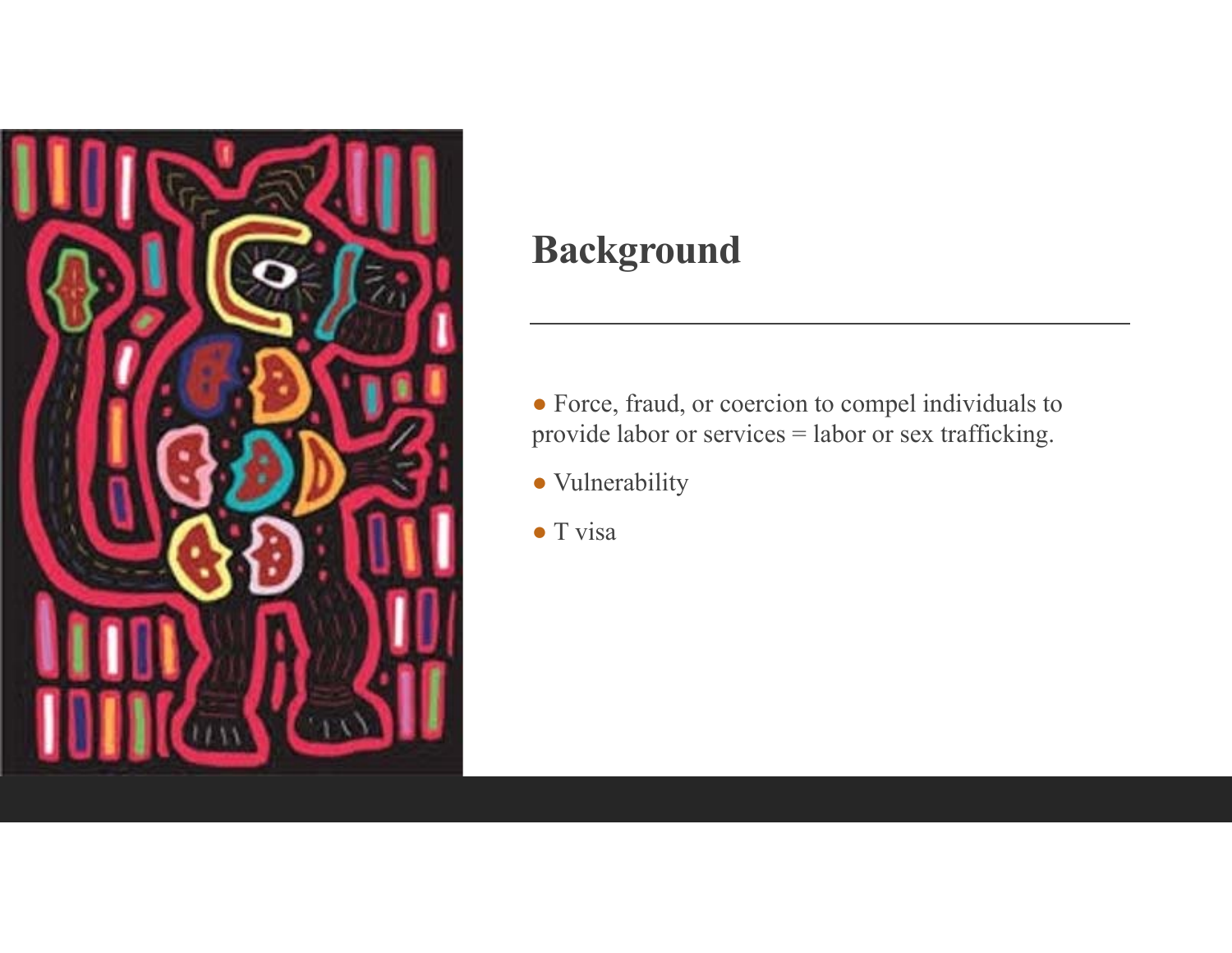

# **Methods and Analysis**

Qualitative interviews of legal representatives who have intimate knowledge of the T visa process

Interviewed six individuals who provided rich insights into 22 cases involving victims of human trafficking from Latin America.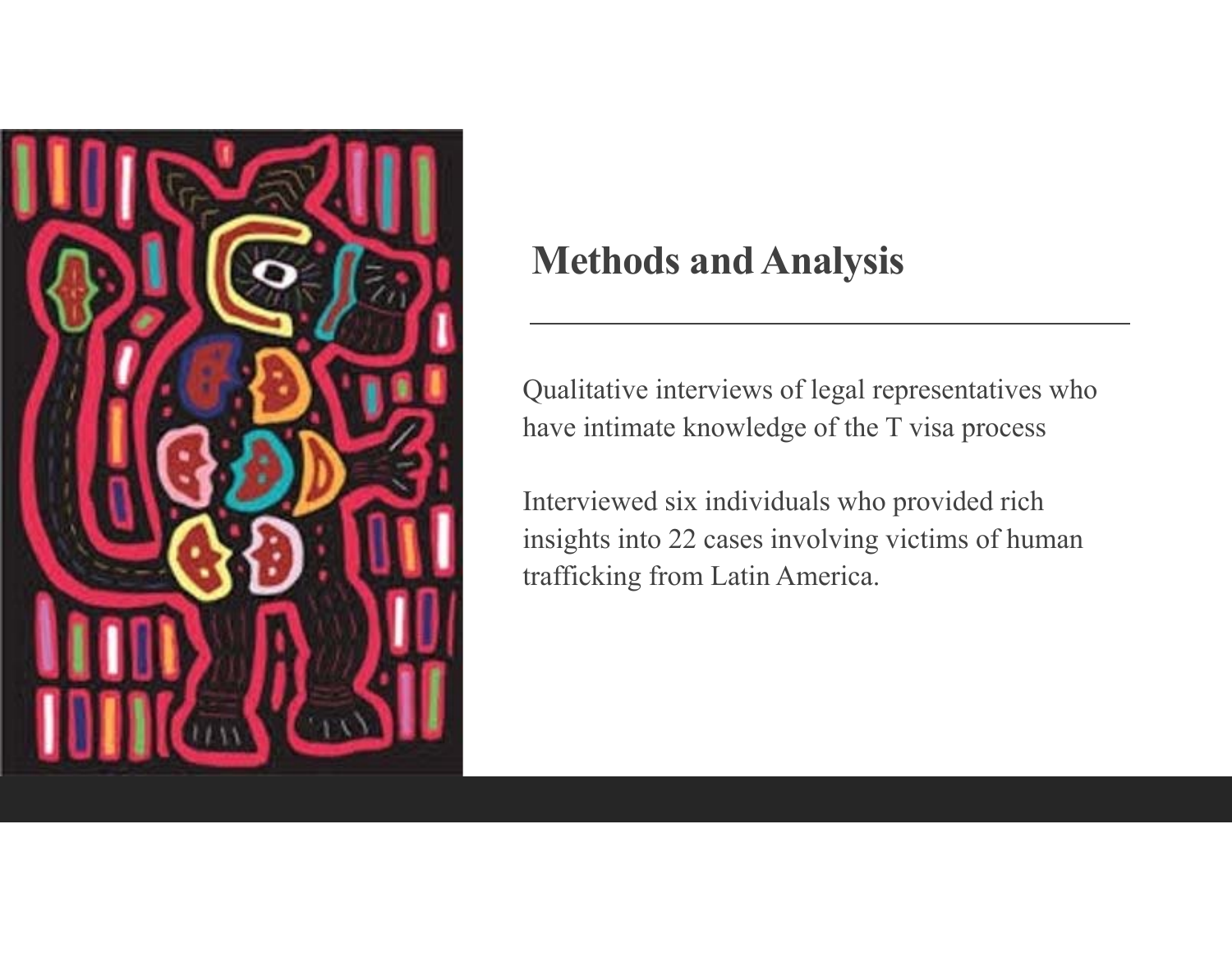

### **Purpose of the Study: T visa process**

(1) Provide an overview of legal representatives and how they come into contact with human trafficking victims from Latin America,

(2) Describe the trafficking experiences of victims from Latin America,

(3) Explore the process and challenges of filing for a T visa

(4) Examine the role of service providers and the potential for collaborations

(5) Review legal representatives' perceptions of barriers to trafficking cases and how to improve responses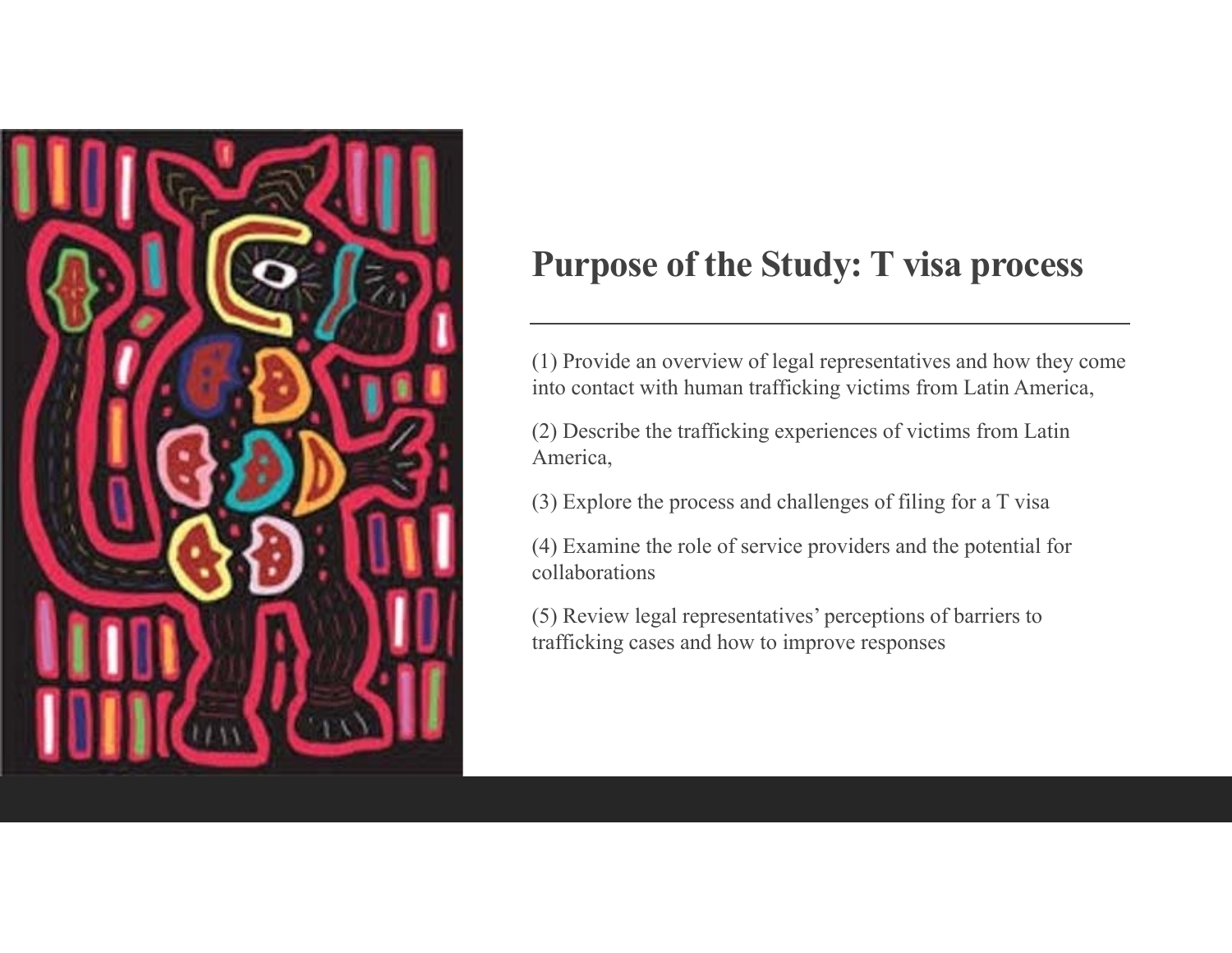

#### *1) The legal representative's backgrounds*

- $\bullet$  Immigration attorneys or Department of Justice Representatives
- $\bullet$  Spanish speaking, 35 years old, a majority were female, and half self-identified as White and the other half as Hispanic/Latino
- $\bullet$  Six years of experience with human trafficking victims from Latin America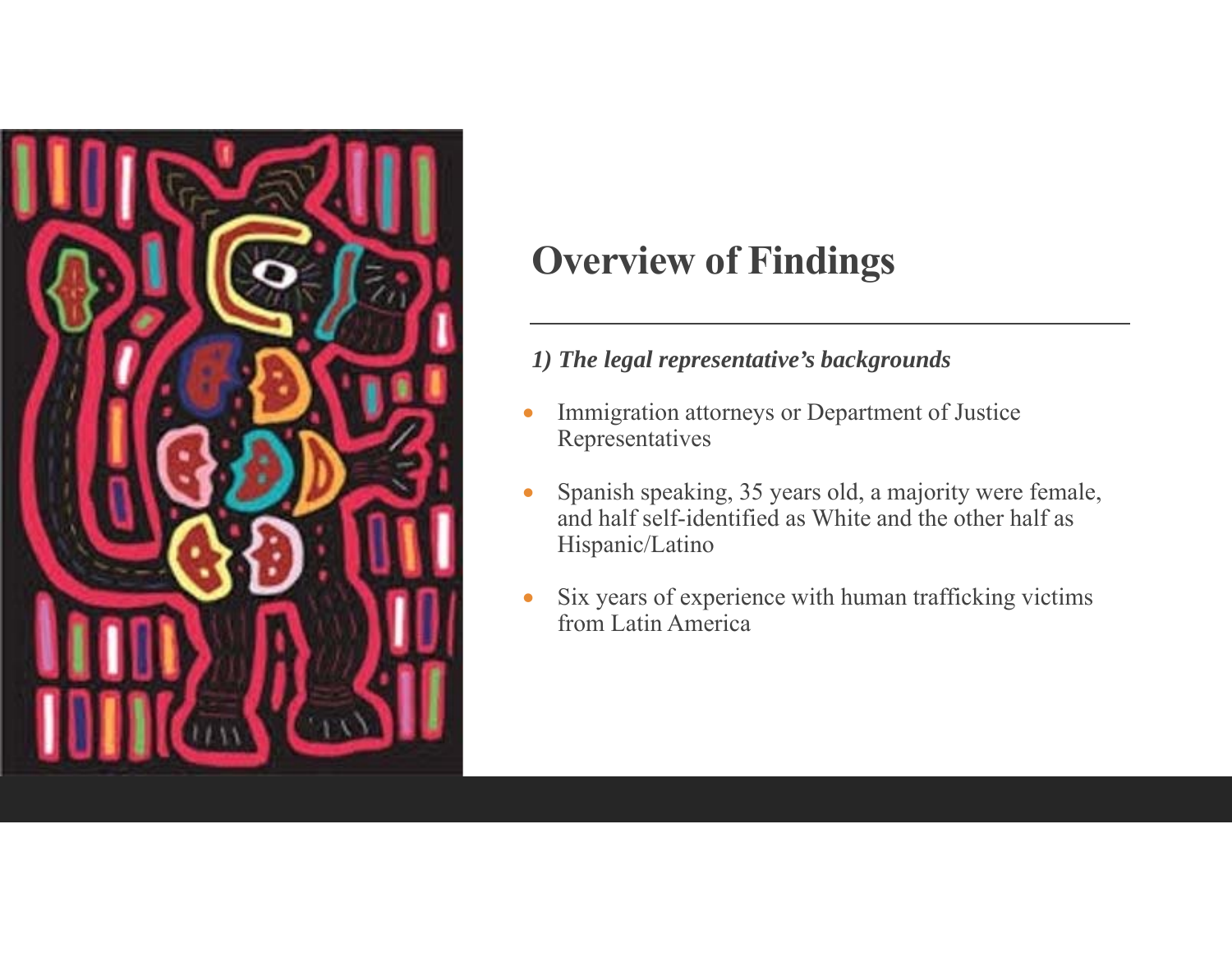

#### *2) The experiences of trafficking victims they have assisted*

- $\bullet$  A majority of these victims were from Mexico or Guatemala
- $\bullet$  Labor trafficking (59%), followed by sex trafficking  $(36%)$
- $\bullet$  Industries: agriculture, restaurants, domestic work, and factories; sex trafficking victims were primarily exploited in residential settings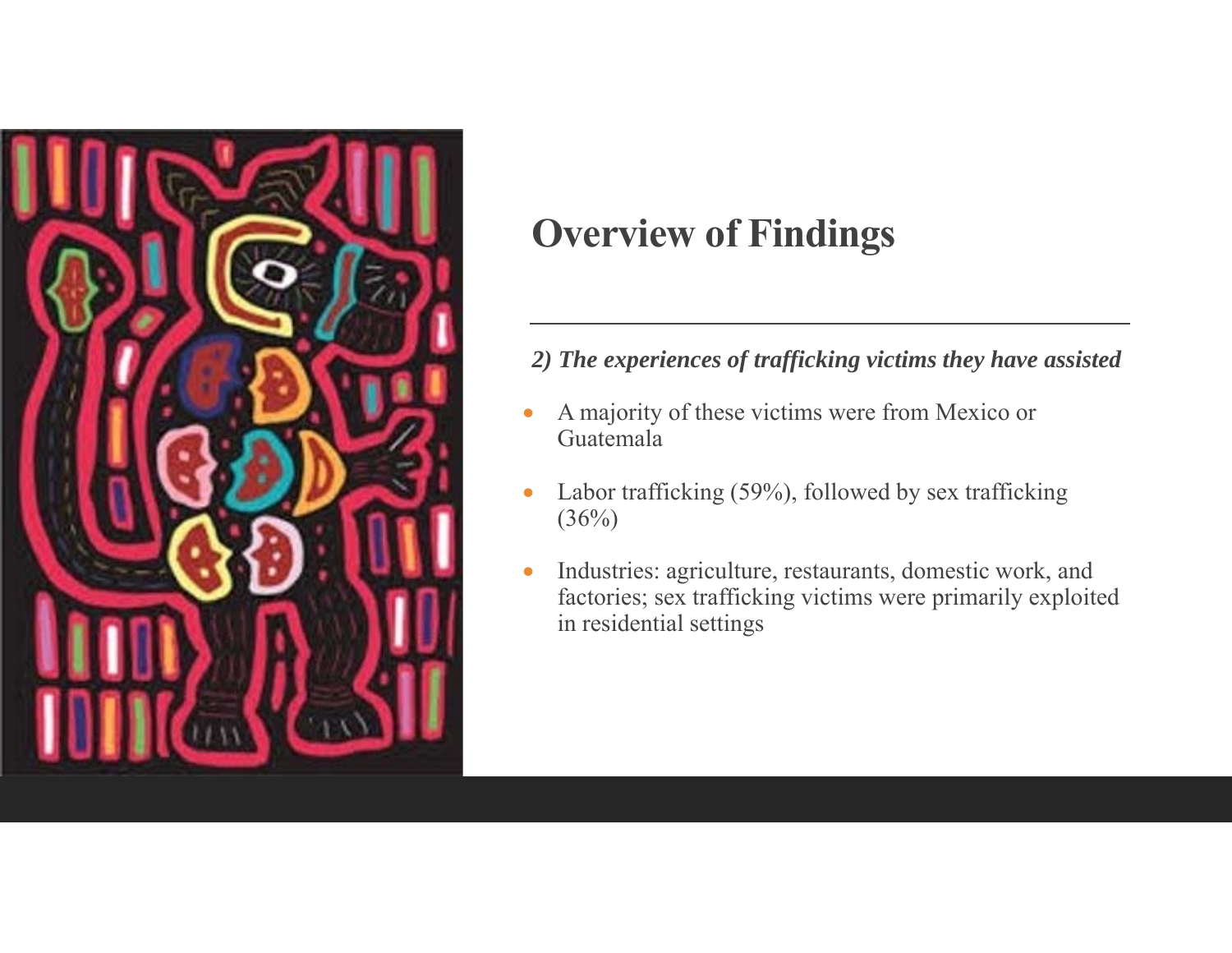#### **Labor Trafficking Restaurant**

*He was working these terrible hours…the fee that he [victim] was supposed to be earning from his work at the restaurant was going back to the [trafficker] under the disguise of "you're paying off your debt". The victim was actually sleeping at the restaurant because he would open at three in the morning, but still be there at midnight, and would sleep in the kitchen….They [law enforcement] found his bedding in the kitchen of the restaurant. (Legal Representative #6)*

#### **Sex Trafficking**

*He [trafficker] said she [victim] had to pay the rent some way or another. So he [trafficker] would bring men over for her to sleep with in order for him [trafficker] to pay the rent and pay for their living expense. (Legal Representative #6)*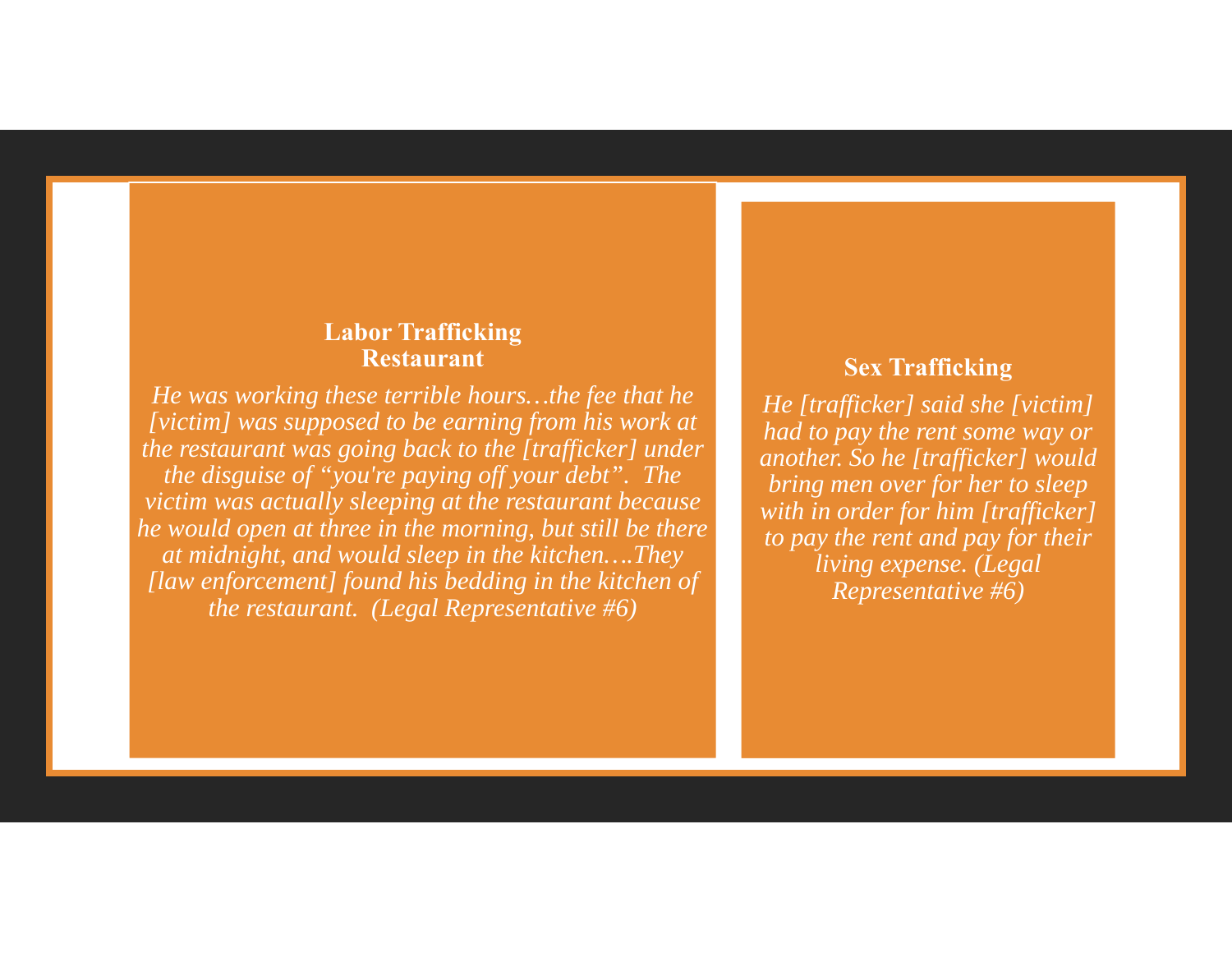

*2) The experiences of trafficking victims they have assisted*

- $\bullet$ Duration: Two years
- $\bullet$  Gender: females (55%) and males (45%) being exploited
- $\bullet$ Location: urban (39%) and rural (39%) contexts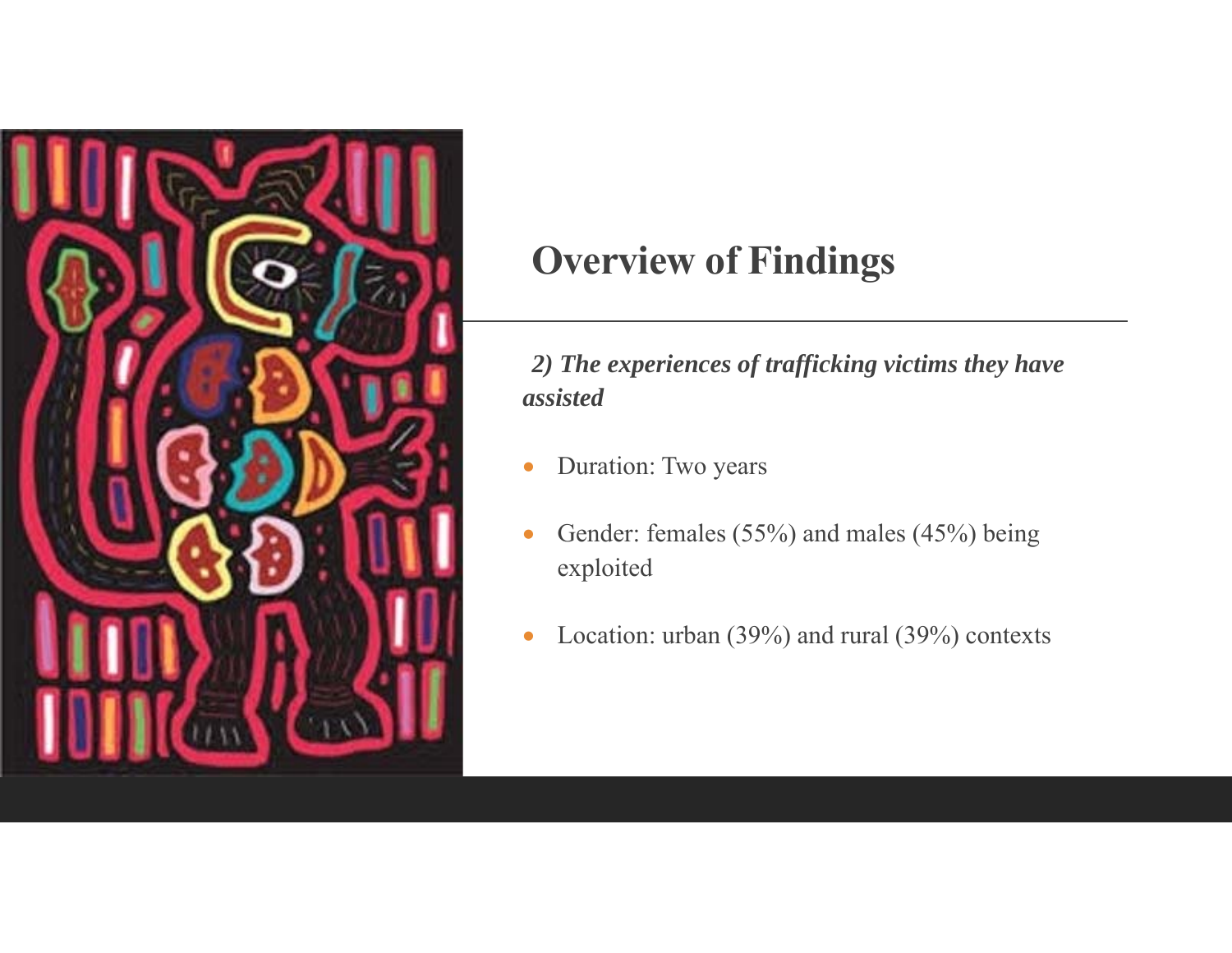

*2) The experiences of trafficking victims they have assisted*

- 0 Multiple victims were trafficked more than once prior to filing their T Visa
- $\bullet$  No victims recognized their experience to be "human trafficking" even if they knew what happened to them was wrong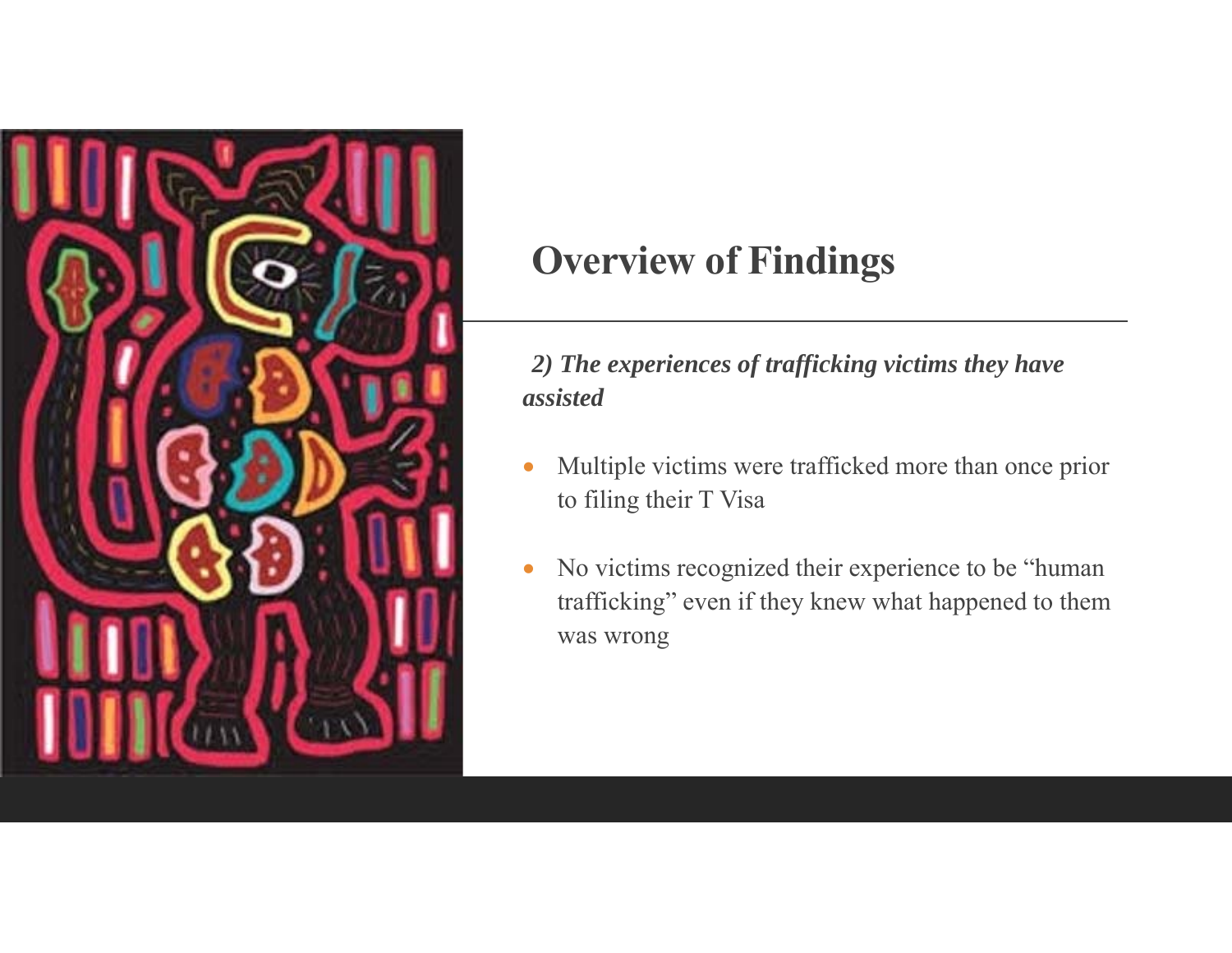*I don't know that [the]client would have had the terminology to call it human trafficking...Talking about it…would lead to feelings of "it was just something really bad that happened to me." Or even, and this is the most unfortunate, "I think, it was my fault that I ended up there." So, he knew that what was happening wasn't right, but couldn't express it in terminology that would be defining human trafficking. (Legal Representative #1)*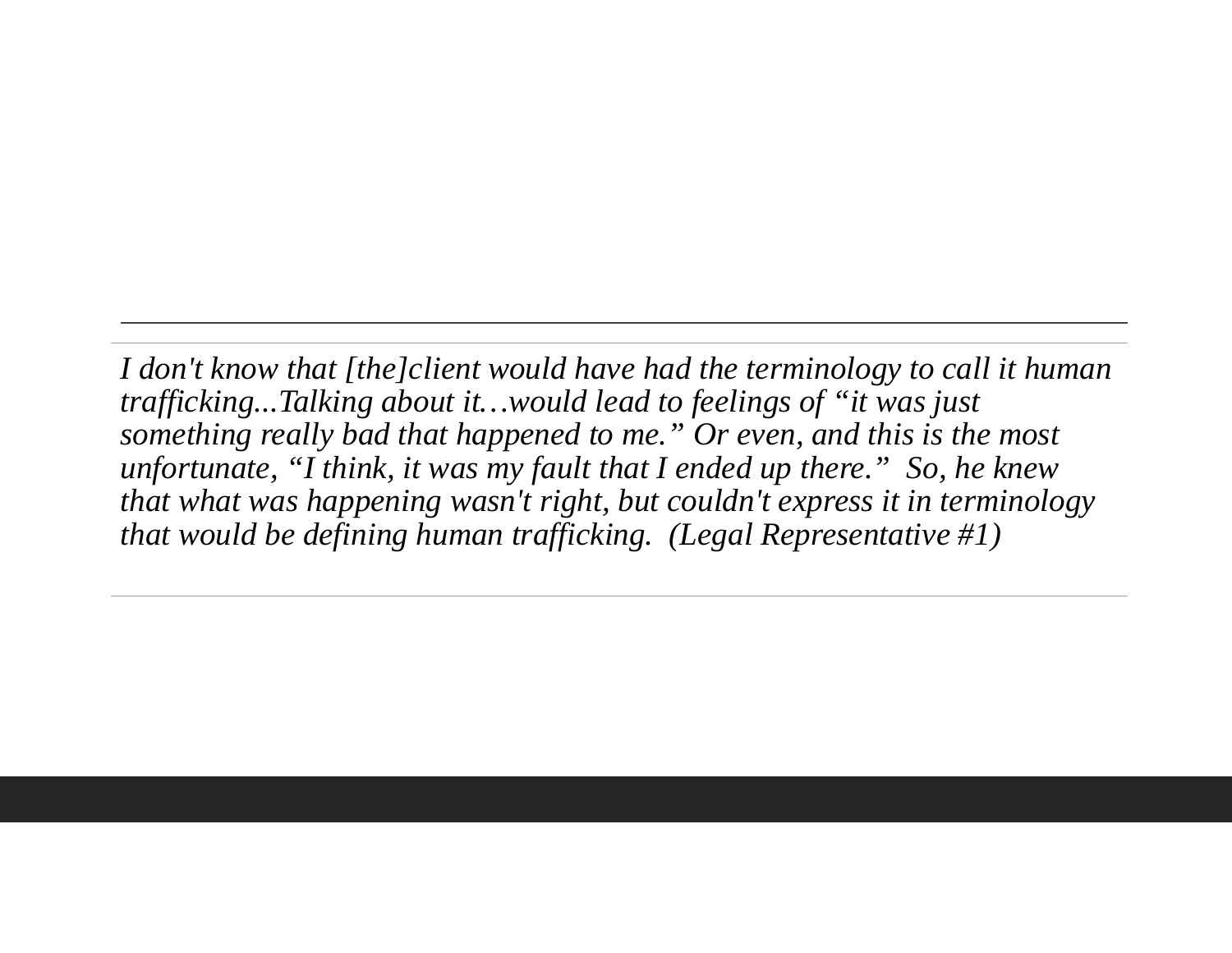

#### *3) The T visa process and outcomes*

Challenge: Lack of support from law enforcement.

- $\bullet$ Certification
- $\bullet$ Investigate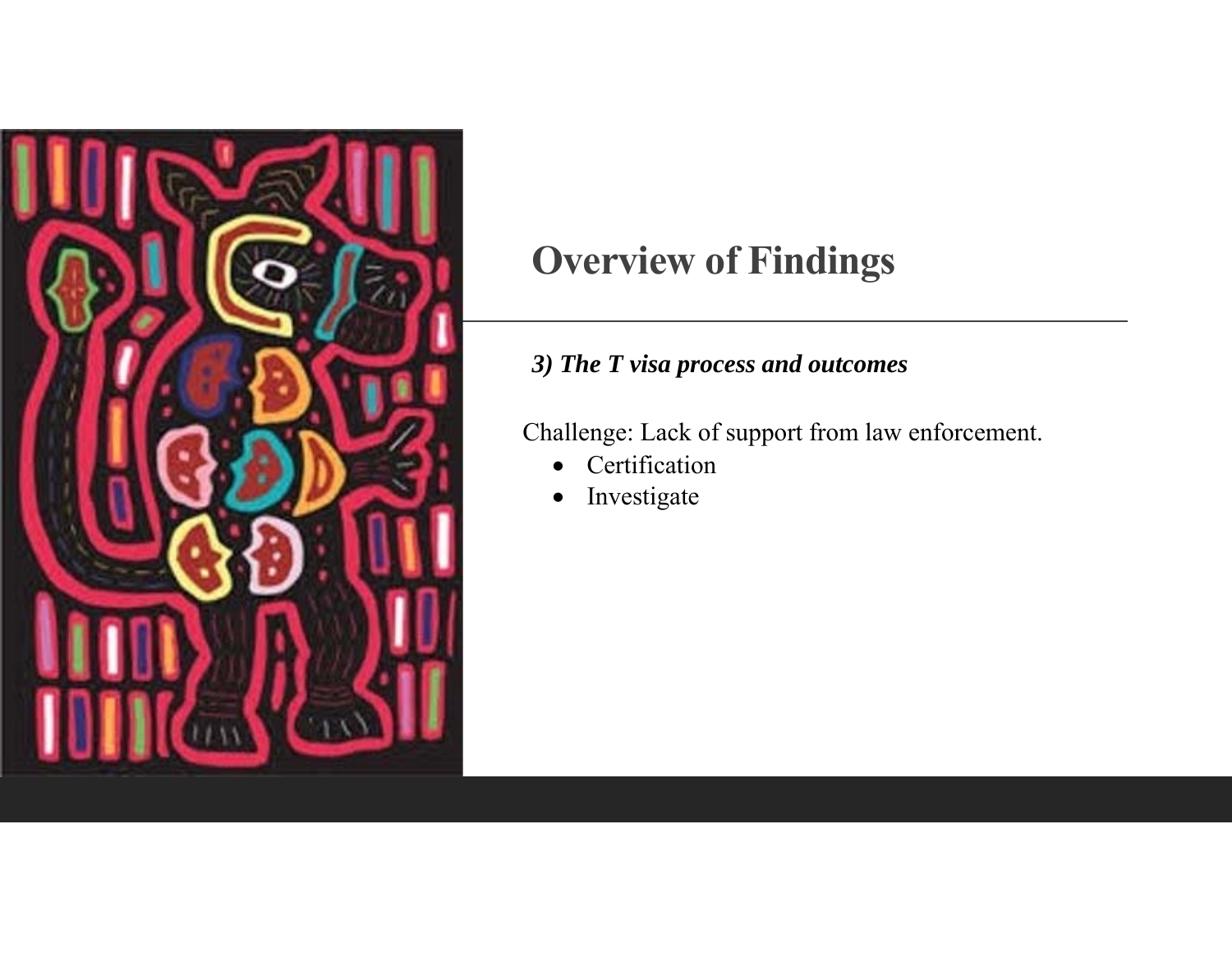

#### *4) Collaborations and perceptions of service providers in Nebraska*

- 0 Inadequate funding to support services
- $\bullet$ Not enough culturally sensitive providers
- $\bullet$  Limited education of providers about human trafficking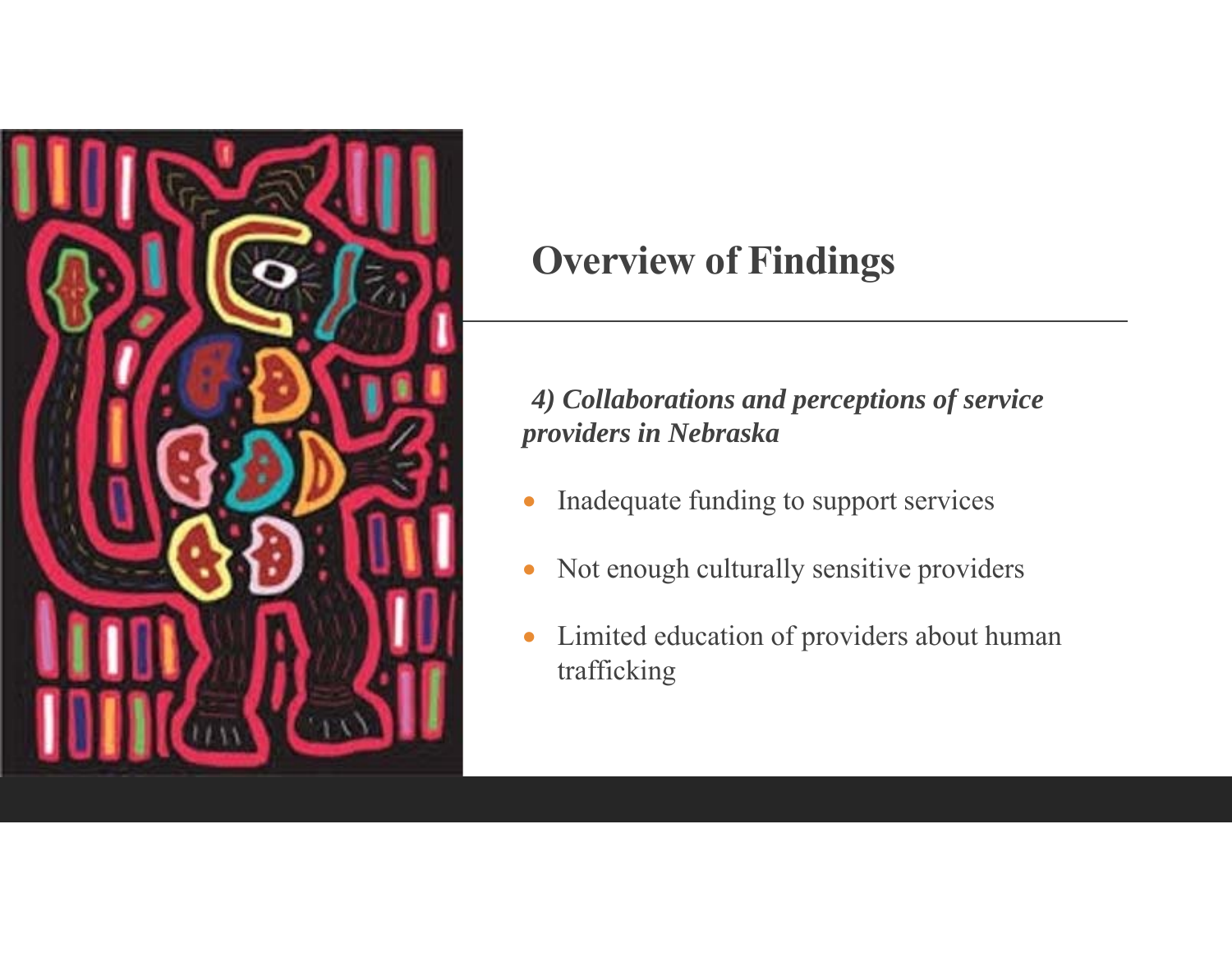

*5) Noted barriers and recommendations to improve responses to victims* 

- $\bullet$ Increase collaborative investigations with partner agencies
- $\bullet$  Additional training on T visa required for any individuals who could come into contact with trafficking victims
- $\bullet$ Vulnerability due to lack of employment authorization
- 0 Discrepancy between legislative response policies and practices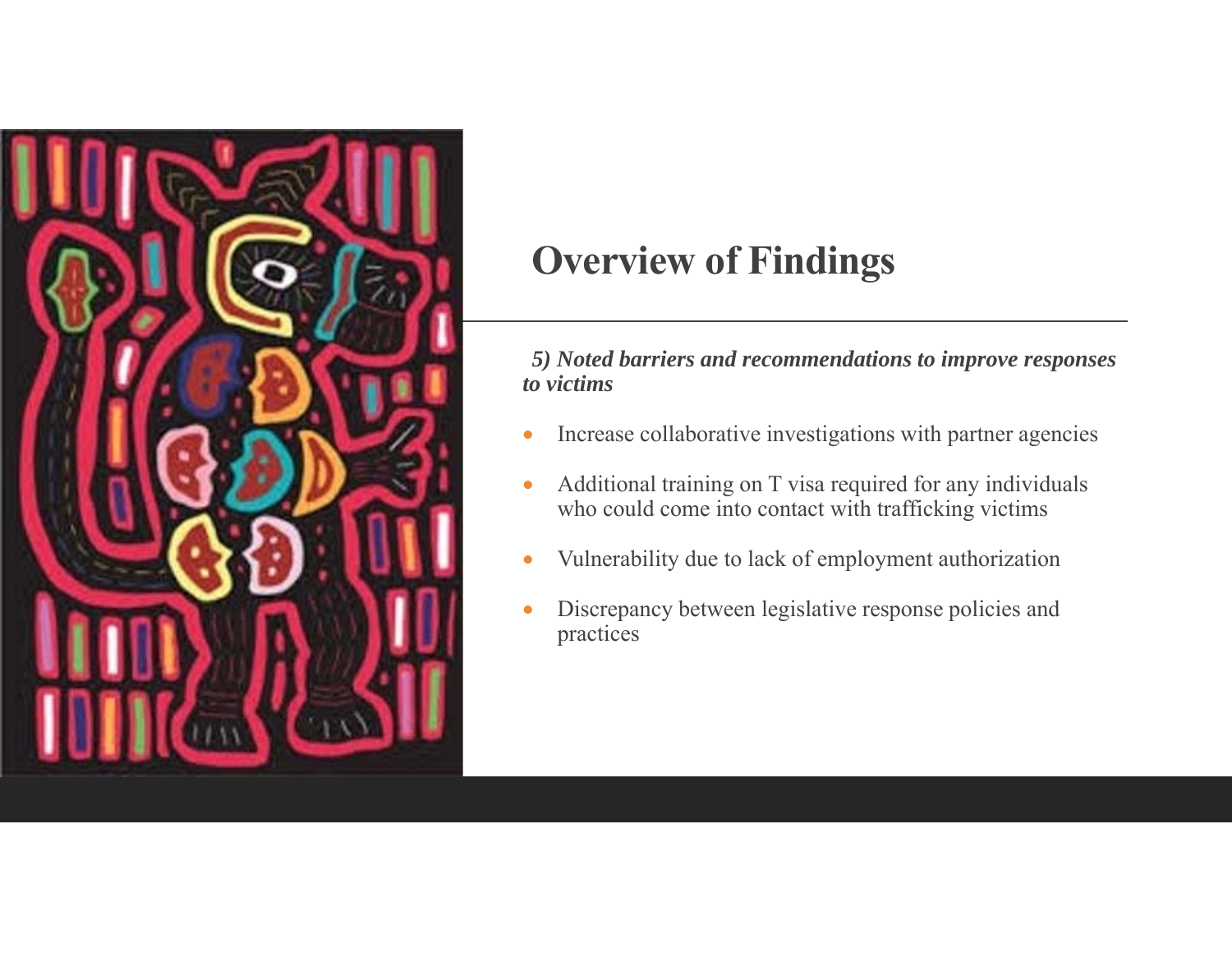#### **Missed Identification**

*It [the trafficking] was so seeming the public…This was a very common…place. Anyone who's here in [this city] probably has been to it… It's a situation…that I think demonstrates the many different forms, the insidious nature of human trafficking, and it's almost chameleon like [state]…Usually people think…with trafficking, there's also assumption that the employer knows that someone [is] being trafficked and…this case exemplifies that. (Legal Representative #2)*

#### **Improving Referrals**

When asked what was unique about a particular trafficking case, one legal representative recalled the experience working with engaged law enforcement officials:

*The law enforcement response…the law enforcement… being really heads up about this situation and…removing her from the house so that she could speak more freely and confide in them about what was going on and then being really proactive about connecting her with services….and then being really helpful in helping her pursue an immigration remedy by completing the T visa certification… It was a really positive interaction with law enforcement…(Legal Representative #4)*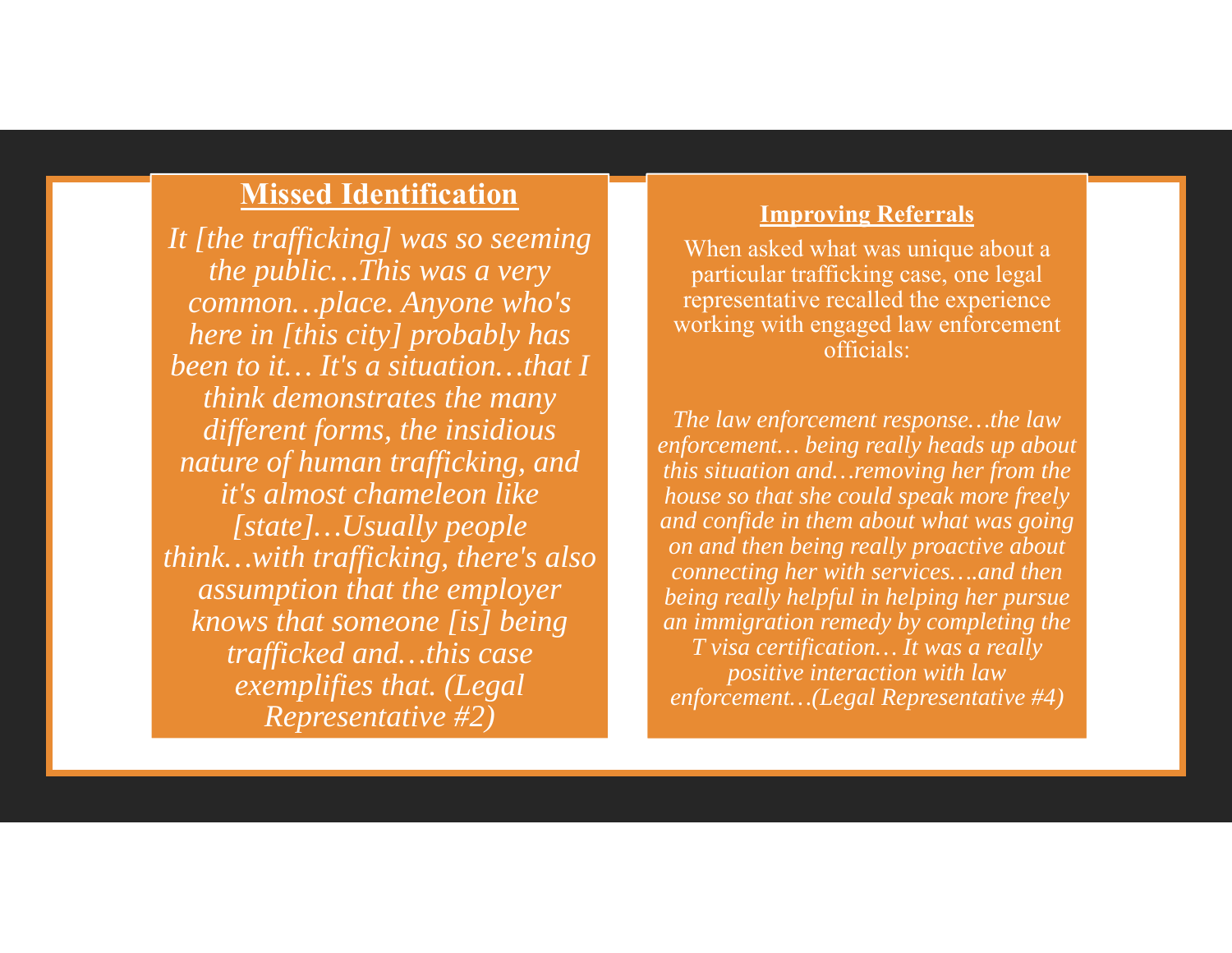

# **Policy Implications**

1. Increased screening across multiple agencies to facilitate identification of victims

2. Provide law enforcement and immigration authorities the tools, training, and resources needed to actively stay up-to-date

3. Train first responders, legal representatives, and any providers who might come into contact with these populations on the basics of the T visa so the application process

4. Ensure multiple follow-ups from referral sources and from public servants

5. Grant employment authorization while applications are pending and use increased discretion for what cooperation consists of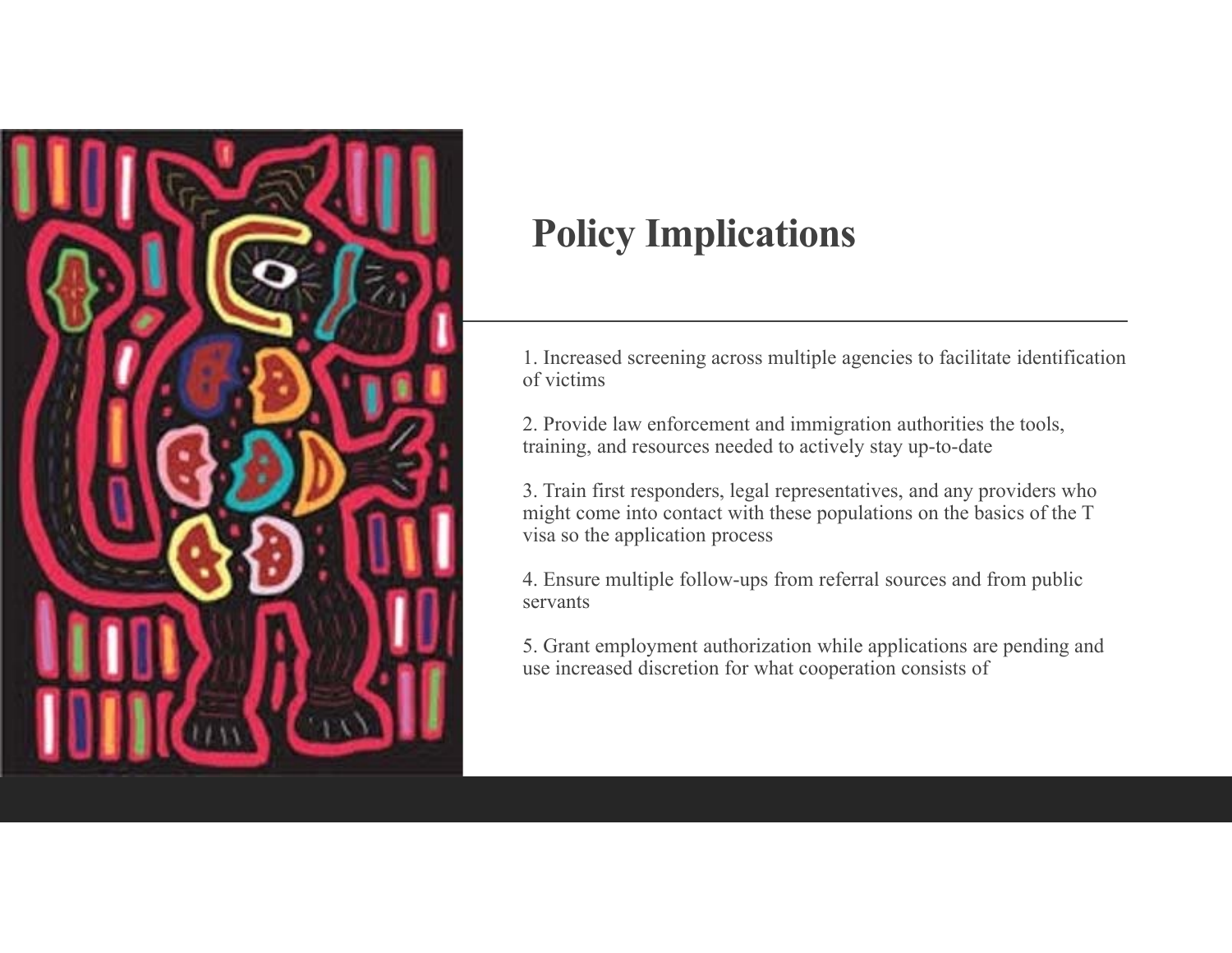

## **Conclusions**

#### **Practical applications for individuals or institutions who are interested in anti-trafficking initiatives.**

-Confirms the presence of labor and sex trafficking in Nebraska and describes the experience of human of foreign-born Latin Americans.

-Re-think screening and education if victims do not self-identify.

-Recognize that trafficking is occurring in both urban and rural areas.

-Evaluate our current policies including how we investigate and treat victims.

-Support the difficult work legal representatives are already doing by addressing the aforementioned barriers and challenges.



**UNIVERSITY OF NEBRASKA AT OMAHA** OFFICE OF LATINO/LATIN<br>AMERICAN STUDIES (OLLAS)